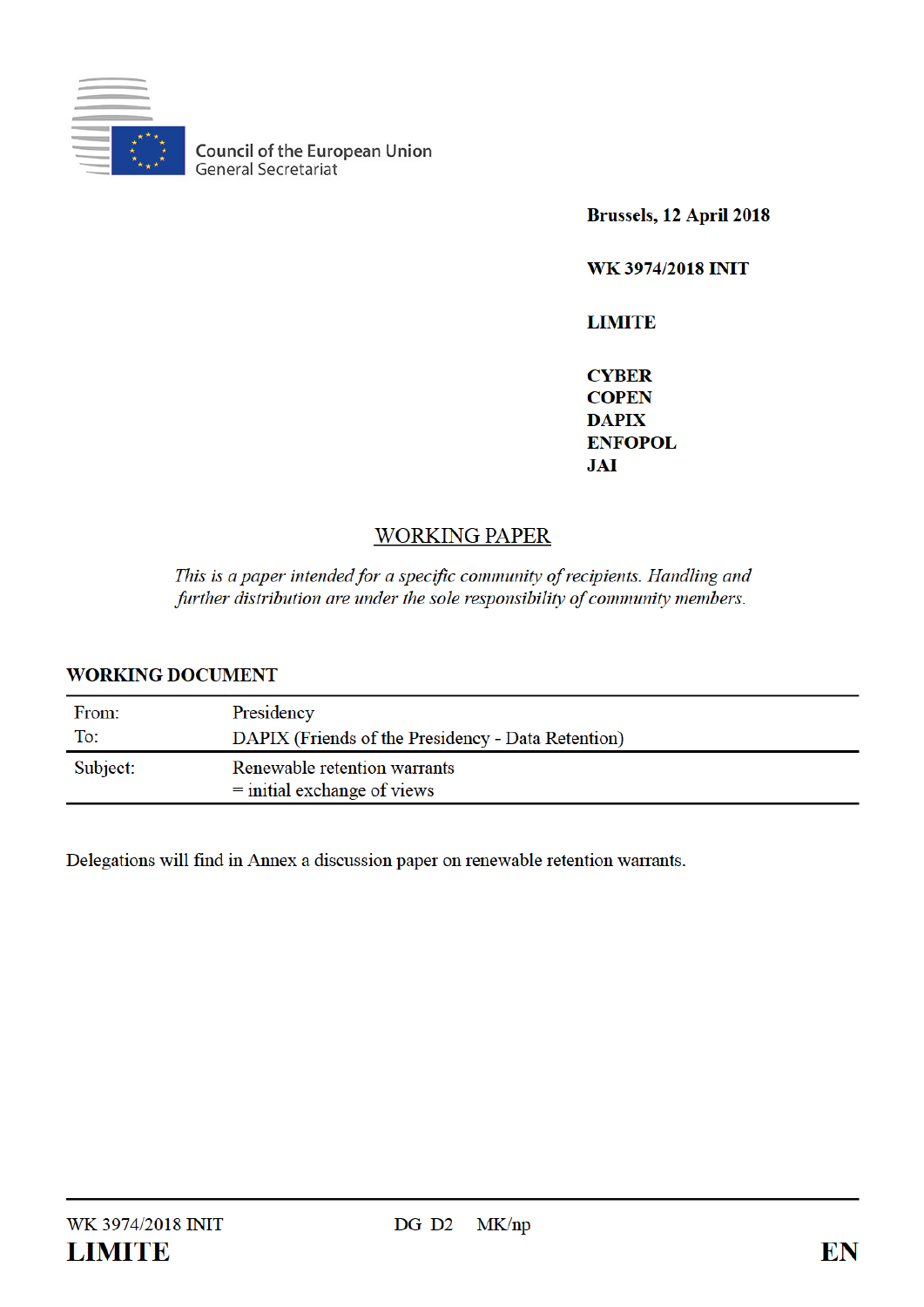## **I. INTRODUCTION**

A common reflection process on data retention was launched under the MT Presidency<sup>1</sup> to assist Member States in analysing the requirements of the ECJ TELE2 judgement and to explore options for ensuring the availability of data for the purposes of prevention and prosecution of crime. The results of the active work pursued by the EE Presidency were presented to the December 2017 Council.

That report<sup>2</sup> presented the state-of-play and provided details on the three main elements for the future work, namely: **ensuring availability of data** (coherence with the draft e-Privacy Regulation); **setting access safeguards** and **restricting the scope** of the data retention framework in view of the recent jurisprudence. To further substantiate the **concept of restricted data retention** (first level of interference) certain issues such as limiting the data categories, limiting the data retention periods and using renewable retention warrants were specified in the report for further exploration.

The current note looks at different aspects, elements and options concerning the renewable retention warrant (RRW) which are intended to ensure the law enforcement needs to have certain data categories being retained by the electronic service providers<sup>3</sup> and provide additional safeguard that the data retention regime would comply with the strict necessity principle as prescribed by the ECJ.

For the purpose of the present discussion RRW would be provisionally described as a *warrant issued by a competent national authority addressed to (an) electronic service provider(s) (ESPs) operating in the territory of a Member State requesting the provider to retain (certain categories of) data which is valid for a specific period of time during which it can be renewed if it fulfils the specific conditions prescribed by national law for its renewal, including that its proportionality and necessity are justified by a prior and confirmed by a subsequent threat assessment.*

 $\overline{a}$ 

<sup>1</sup> As confirmed by CATS on 8 March 2017 (doc. 6713/17).

<sup>2</sup> 14480/1/17.

<sup>3</sup> See Para 106 of the *TELE 2* Judgement and para 59 of the *Digital Rights* Judgement.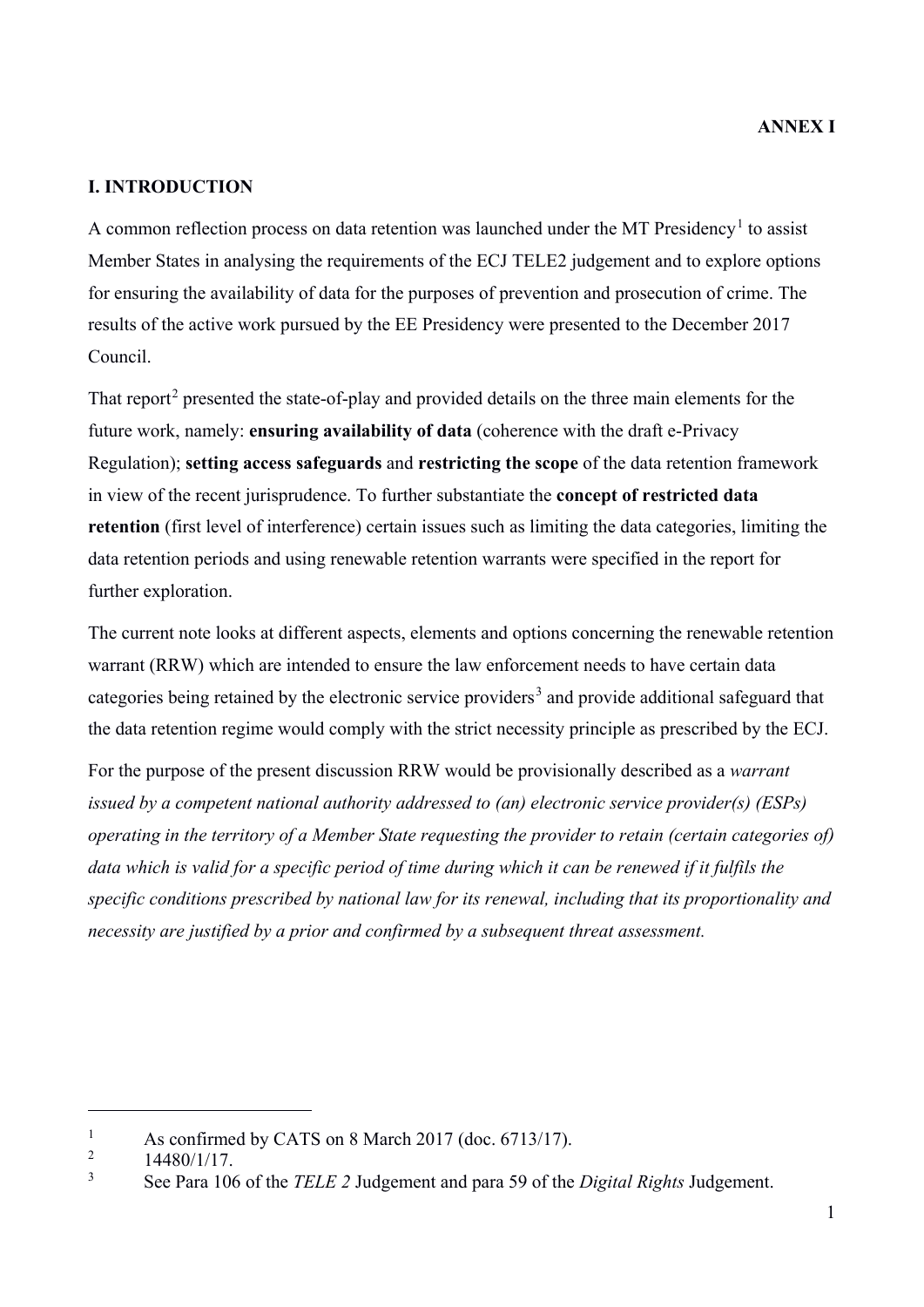The Presidency invites delegations to express their views and relevant national experience that can bring further clarity on the concept above and its minimum elements described below as well as on any other aspects they deem relevant in this regard.

To illustrate the matter the Presidency has prepared a mindmap that is attached to this document.

## **II. MINIMUM ELEMENTS FOR THE RRW**

### **1. Legal basis**

The legal basis for issuing a RRW would normally derive from provisions regulated in the national law as no EU legal basis is currently in place. Such national regimes would allow to better take into account national specificities. On the other hand the absence of harmonised rules at EU level might pose some challenges for the ESPs that could be confronted with different national legal regimes regulating RRW.

It would be important also to analyse whether the legal base should include a technologically neutral reference to the data categories needed by LEAs for prevention, detection and prosecution of crimes.

## **2. Justification (prior threat assessment for the initial RRW or subsequent threat assessment in case of RRW renewal)**

As specified by the ECJ, a link between the data retention and the purpose pursued - to prevent and prosecute crimes, i.e. to counteract the threats to public security - should be established. Thus the necessity for issuing a RRW should derive from a prior threat assessment reflecting the specific circumstances in that MS or region (i.e. technological developments, a newly emerging crime trend or significant increase of specific type of crimes, etc.) which justify the needs of the competent authorities in that MS or region to have (certain categories of) data available for their investigations and prosecutions.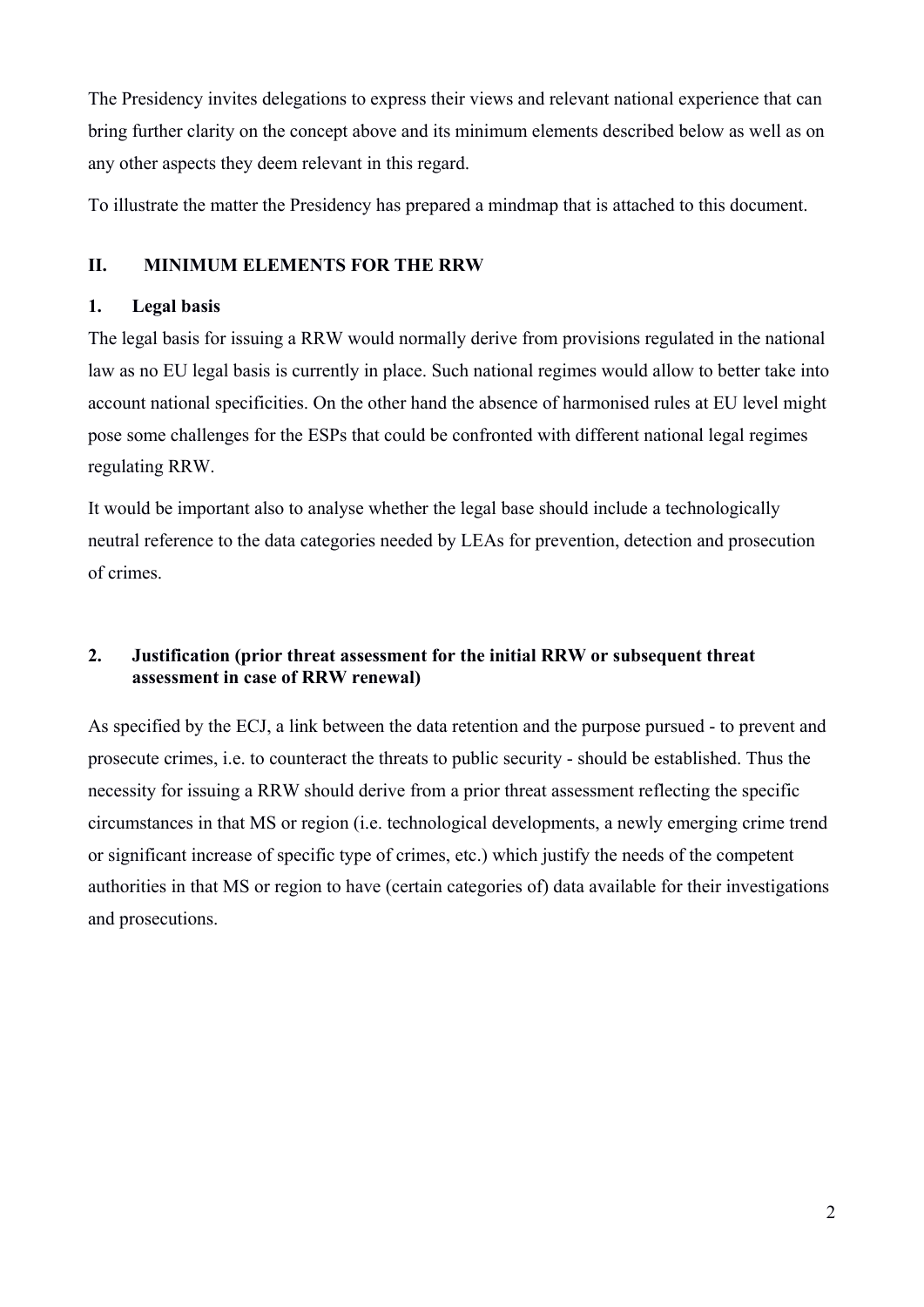#### **2.1. Substantive scope of the threat assessment (type of crimes):**

The TELE2 judgement refers on several occasions to the fight against serious crime. Therefore, the scope of the threat assessment could be limited only to such crime. A matter to be considered in that regard is lack of common understanding at EU level what constitutes a serious crime. However, in order to ensure the right to security of persons as provided in Article 6 of the EU Charter of fundamental rights, the scope of the threat assessment could be broadened to encompass some specific type of crimes such as cybercrime, cyber-enabled crime and cases of life-threatening or urgent situation (missing persons, online stalking, terrorist attacks) that might not fulfil the national threshold for a serious crime.

### **2.2. Geographical scope of the threat assessment**

Threat assessments can be conducted either at national level, i.e. a country specific assessment of the criminality situation, or at EU level, such as SOCTA and i-OCTA, i.e. providing a more comprehensive EU-wide picture. In case of parallel national and EU threat assessments they would need to be synchronised with respect to (type of) crimes and periods analysed (frequency). The possibility of sharing the results of the national and/or EU threat assessment among the MS could be considered in this regard.

#### **3. Prior and ex-post judicial oversight**

The provision of prior and ex-post judicial oversight for the issuance and respectively the renewal of a RRW would serve as a strong safeguard. In this regard it would be useful to consider: **who** should be entitled to appeal a RRW, i.e. should this possibility be provided/limited to the ESPs that are addressees of the RRW; on **what grounds** the appeal could be based, i.e. procedural ones or such related to the technical feasibility of the warranted retention by the ESPs; what would be the **legal effect** of an appealed RRW addressed to a number of ESPs, but appealed by one of them, i.e. if the RRW is repealed would this have an effect only for this ESP or for all, would the appeal postpone the execution of the RRW and thus extend its validity period; and whether the oversight should be **entrusted to a specifically designated national judicial authority**.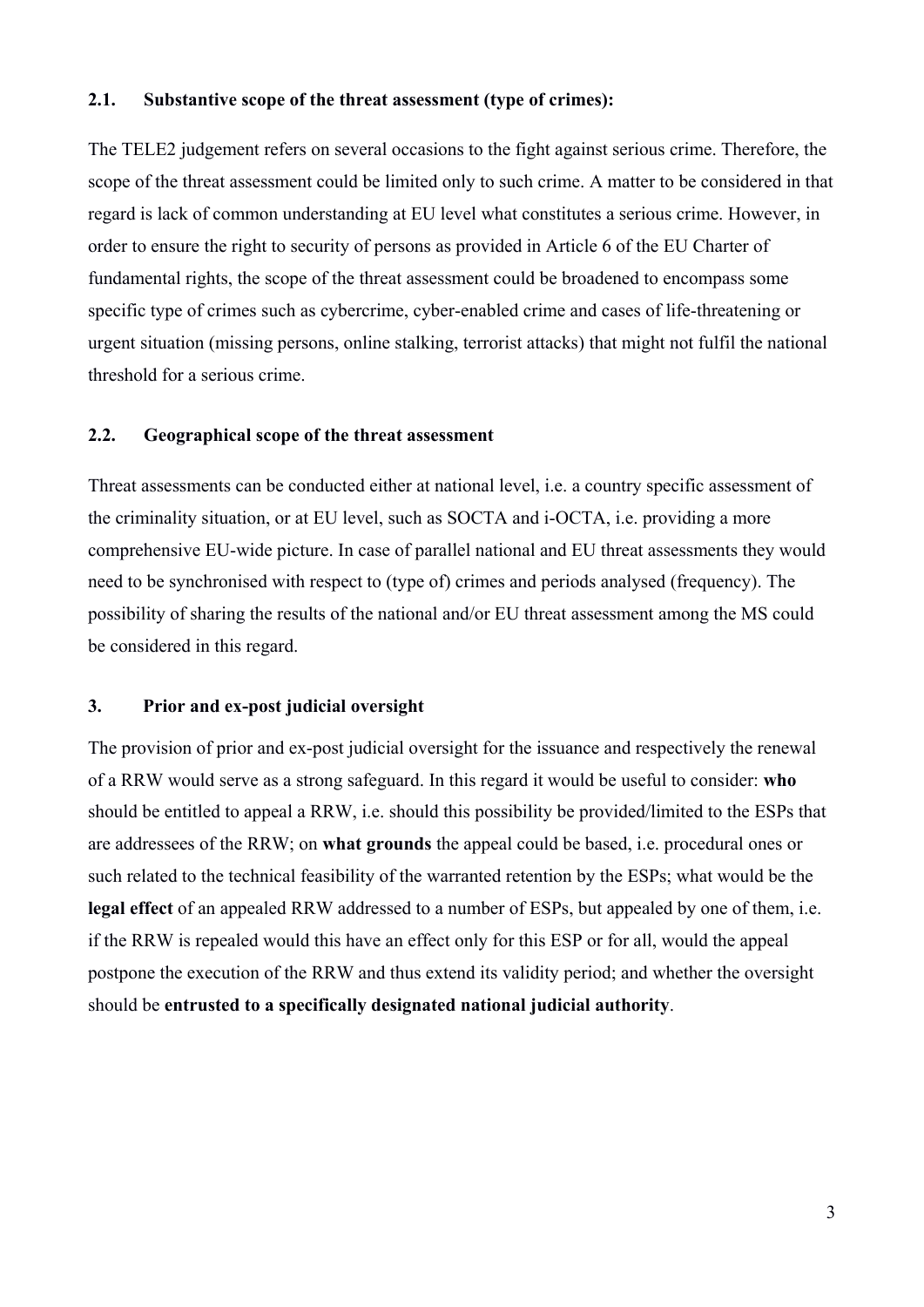### **4. ESP(s) to whom a RRW is addressed defined by either type of provider or service offered**

A starting point could be the case where all electronic service providers operating on the territory of the issuing Member State are subject to RRW otherwise the latter could be rendered ineffective for law enforcement purposes (if some ESPs are not subject to RRWs, communication data essential for some cases could not be subject to the data retention regime). The ESPs covered are the providers of "publicly available electronic communication services or of public communications networks" (e.g. fixed network telephony, mobile telephony, Internet access, Internet e-mail and Internet telephony, OTTs).

However, a differentiated approach based on the ESPs' size and/or service offered could be considered in certain cases, where certain ESPs could be excluded from the scope of the RRW either on the basis of their size (possible criteria to be used the number of their active users) or on the basis of the fact that they provide very specialised services. In the case where a differentiated approach is used, the RRW should be sufficiently precise in order not to leave doubts as to which ESPs are covered. Such approach could benefit SMEs providers as it would take into account the administrative burden and additional costs to be born by the ESPs in relation to the execution of a RRW.

In order to avoid doubts regarding the ESPs that are covered, a specific RRW for each single ESP operating on the territory of the issuing MS could be also considered. This could simplify the judicial oversight on one side and on the other take into account the specific technologies used by the respective ESP.

#### **5. Data to be retained**

The respective national (or EU) legislation could envisage that a RRW would be issued by a competent national authority if a certain type of crime as demonstrated by the prior threat assessment justifies the retention of [specific categories of] data. However, it should be borne in mind that different data retained in different MS could hamper investigations involving two or more MS. This could also create an additional administrative and financial burden for ESPs. Large-scale global ESPs might be confronted with requests for retention of different data in different MS. Another issue to be considered is whether RRWs are to use technically neutral language only or could specify the concrete elements that are to be retained.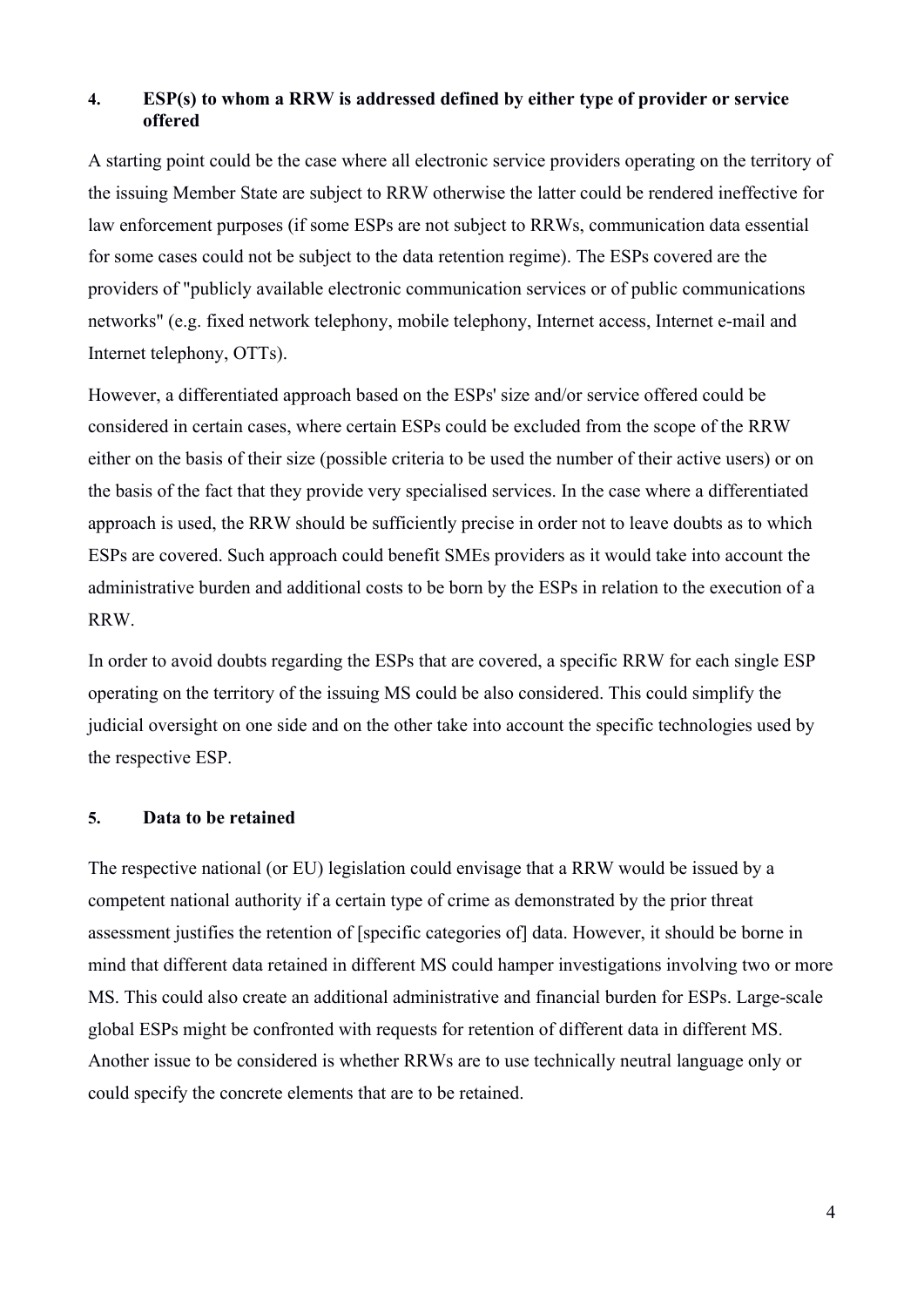A more general issue that should be explored is how the RRW would relate to the data matrix, which MS are elaborating with Europol assistance, i.e. whether they compliment or contradict each other. In the latter case, a solution should be envisaged to deal with that.

Finally, a RRW would be expected to cover data at rest and will depend on the results of the threat assessment conducted either at national or EU level allowing thus the establishment of a direct link between the data to be retained and the committed crimes.

## **6. Retention period**

Different retention periods could hamper the investigations involving two or more MS. Given the importance, the matter should be discussed separately. For consistency reasons it is kept in the list of the RRW minimum elements.

## **7. Issuing authorities**

RRW would be issued by the national authorities competent to issue warrants under the applicable national law. It could be the authority which conducted the threat assessment or, given the RRW nature, a specific body could be entrusted with this function.

### **8. Validity period**

The RRW should be valid for a certain period of time whose duration can vary, for example three or six months depending on the frequency of conducting national threat assessments, or one year with the argument that SOCTA and I-OCTA threat assessments are conducted on yearly basis at EU level or any other period that can be reasonably justified given the level of interference.

### **9. Conditions for renewal**

The RRW should provide for the possibility to be renewed within its period of validity should the conditions that justified its necessity and proportionality in the first place are fulfilled by a subsequent follow-up threat assessment performed by the MS or EU. The same elements foreseen above with regard to the prior threat assessment should be applicable here.

 $\overline{\phantom{a}}$  , where  $\overline{\phantom{a}}$